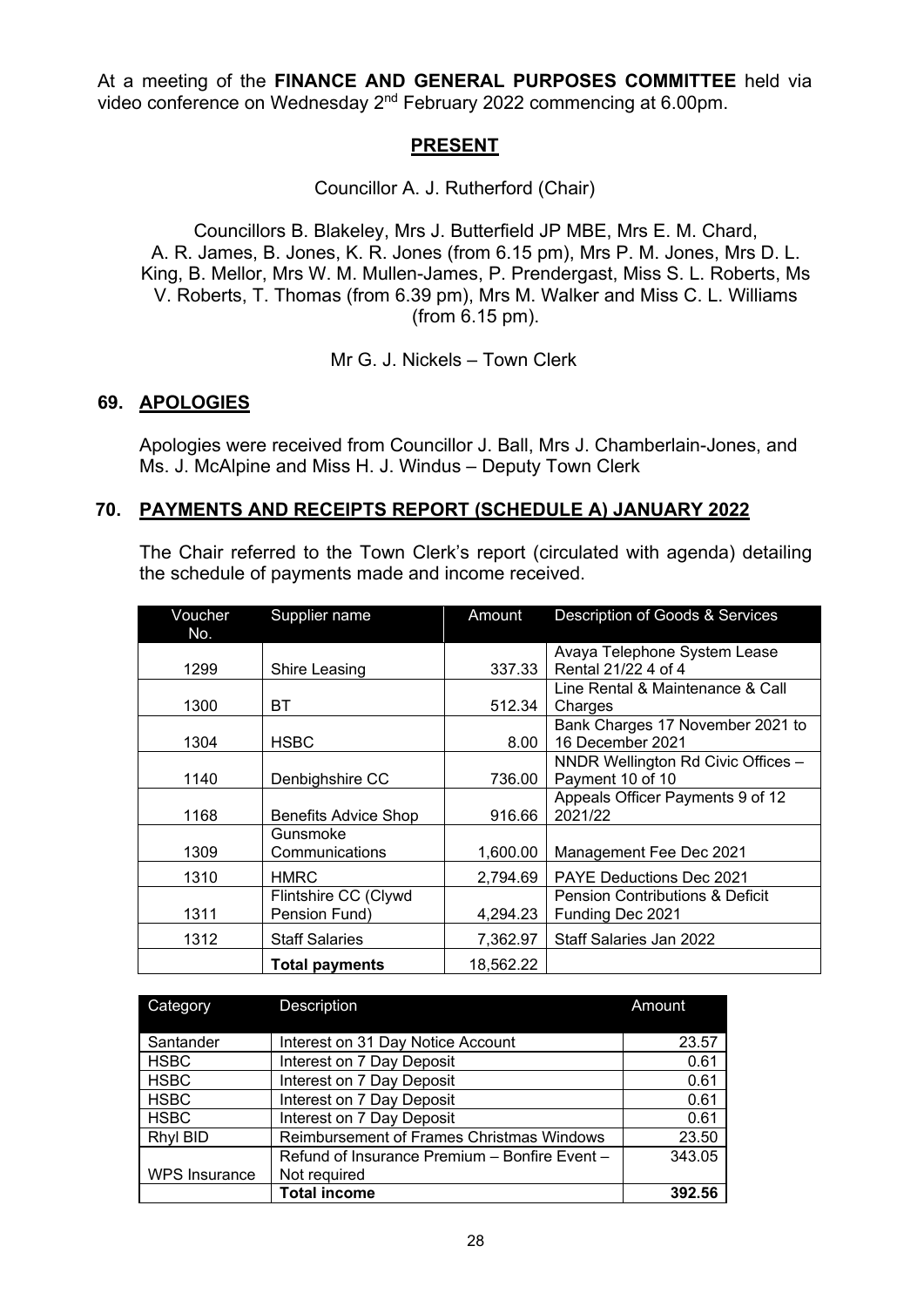*RESOLVED that the report was approved.*

### **71. AUTHORISATION OF PAYMENTS/ADDITIONS TO APPROVED SUPPLIERS LIST (SCHEDULE B)**

Further to min.no.143 of the meeting of Council held on 15<sup>th</sup> March 2017 and in accordance with the council's adopted financial regulations, the Chair referred to the Town Clerk's submitted schedule B (a list of non-regular payments to be released over the coming month) (circulated with agenda).

| Voucher No. | <b>Supplier Name</b>                   | <b>Description of Service</b>                        | Amount<br>£ |
|-------------|----------------------------------------|------------------------------------------------------|-------------|
| 1325        | <b>Office Depot (Viking</b><br>Direct) | <b>Copier Paper</b>                                  | £159.11     |
| 1326        | Sage & Co                              | Payroll Services - October to<br>December 2021       | £93.00      |
| 1327        | <b>Rhyl Community</b><br>Association   | Management Fee for Tynewydd CC<br>- Quarter 4        | £2,625.00   |
| 1328        | <b>BJS Solutions</b>                   | <b>Audit-Visual Equipment for Council</b><br>Chamber | £9,412.80   |
| 1329        | <b>BJS Solutions</b>                   | <b>Replacement Laptop Battery</b>                    | £95.60      |
| 1330        | <b>BJS Solutions</b>                   | <b>Renew 5 Antivirus Licences</b>                    | £179.94     |
| Total       | £12,565.45                             |                                                      |             |

*RESOLVED that the schedule was approved for payment, and would be signed by two councillors in due course.*

*FURTHER RESOLVED that Standing Orders be suspended to enable the Town Clerk to respond as a matter of urgency*

# **72. APPOINTMENT OF INTERNAL AND EXTERNAL AUDITORS FOR 2022/23**

The Town Clerk referred to his and the Finance Officer's joint report (circulated separately from the agenda) on the appointment of both the Internal and External Auditors, JDH Business Services (Internal) and the Wales Audit Office (External), and reminded members of the need for them to declare any personal or business interests they might have with both.

*RESOLVED that the appointments of JDH Business Services was approved and the Welsh Audit Office was noted.*

# **73. INVESTMENTS PERFORMANCE REPORT – OCTOBER-DECEMBER 2021**

The Chair referred to the Town Clerk and the Finance Officer's report (circulated with agenda) advising that the total interest earned from the town council's five accounts for the above period was £81.10.

*RESOLVED that the report was noted.*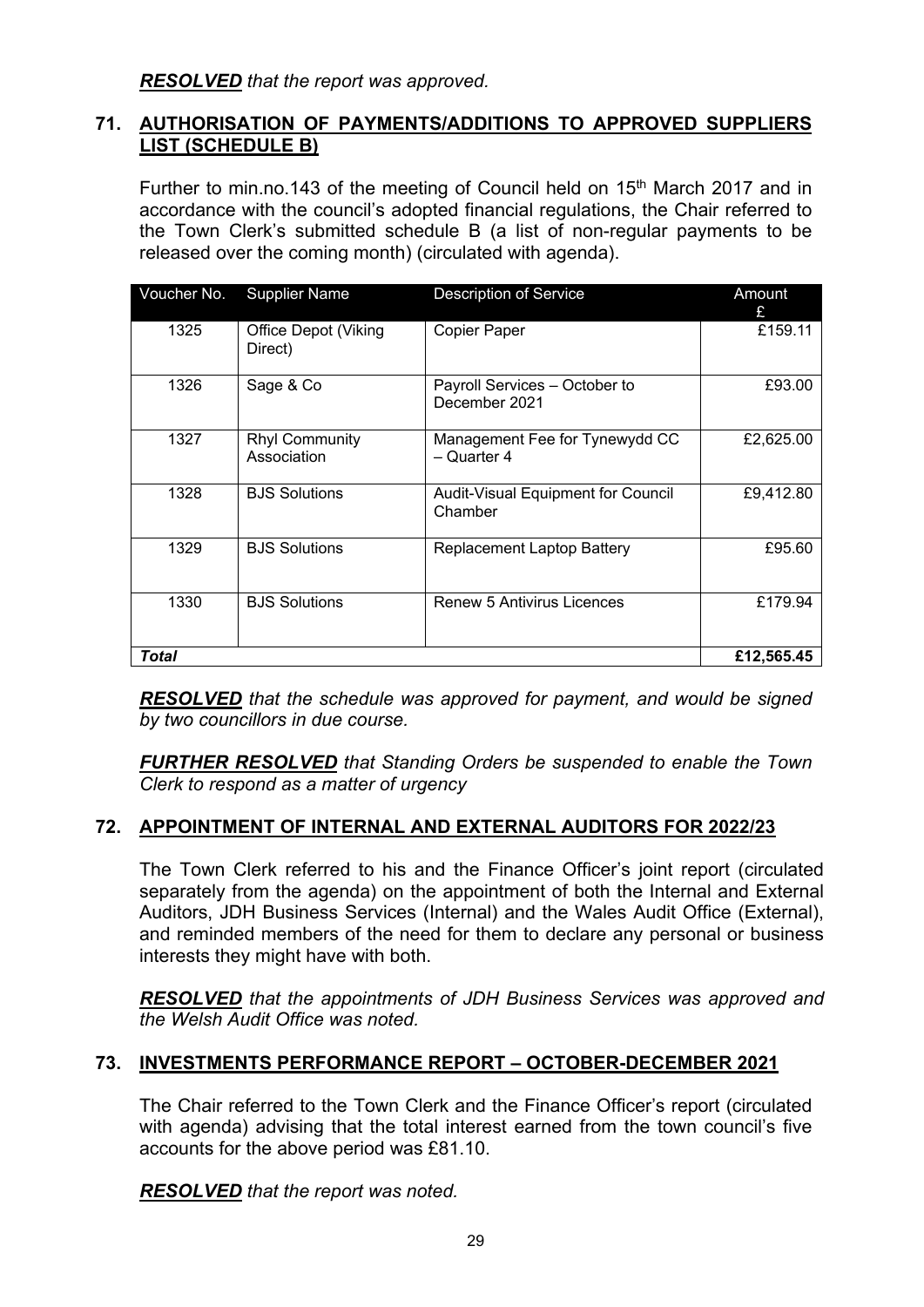## **74. ANNUAL INVESTMENT STRATEGY 2022/23**

The Chair referred to the Town Clerk and the Finance Officer's report (circulated with agenda) seeking members' approval of the 2021/22 strategy.

*RESOLVED that the Annual Investment Strategy for 2021/22 was approved.*

# **75. FINANCIAL ACCOUNTS TO 31 DECEMBER 2021 AND FORECASTS FOR THE 2021/22 FINANCIAL YEAR**

The Town Clerk presented his and the Finance Officer's report (circulated with agenda) forecasting a deficit of £75,000 for 2021/22 which was primarily due to the previous decision of Council to repay an £100,000 off the SC2 loan and to restructure the payments over a 20year period going forward.

The report also identified the detailed anticipated expenditure to be incurred prior to year-end and advised that once the final financial positions were known a further report would be submitted relating to the recommended movement in the Council's named reserves.

The Chair placed on record his appreciation for the work of the Finance Officer in preparing the reports and statements.

*RESOLVED that the report was approved.*

**[The following members joined the meeting during the following item: Councillors K.R. Jones, T. Thomas, and Miss C. Williams]**

# **76. CONSULTATION: DENBIGHSHIRE COUNTY COUNCIL – STREET TRADING**

The Chair referred to the consultation document (circulated with agenda) which had been brought to the Council's attention by Councillor Mellor who served on the County Council Committee reviewing the street trading policy. The Chair invited Councillor Mellor to address the meeting.

Councillor Mellor advised that the draft policy was currently being reviewed and that specifically the County Council were seeking the Town Council's views in respect of the streets listed within Annex A and identified as "part prohibited". Councillor Mellor clarified that the County Council were not aware of what actual areas of the identified streets should be classes as prohibited or consent street and were therefore seeking the Town Council's views.

Members felt that the report would have benefited from the inclusion of a map showing the prohibited streets. – The Town Clerk advised that it was likely that Annex A was a reproduction of a schedule originally prepared by the former Rhuddlan Borough Council and that the original order would have contained a detailed Map together with the explanation for the reasons why certain streets were defined as consent or prohibited. He further advised that these records should be retained by the County Council as the successor authority.

Members felt that the report raised issues over the re-introduction of street markets into Rhyl and that where street trading was to be permitted care should be taken to avoid the stalls selling produce available and in competition to nearby